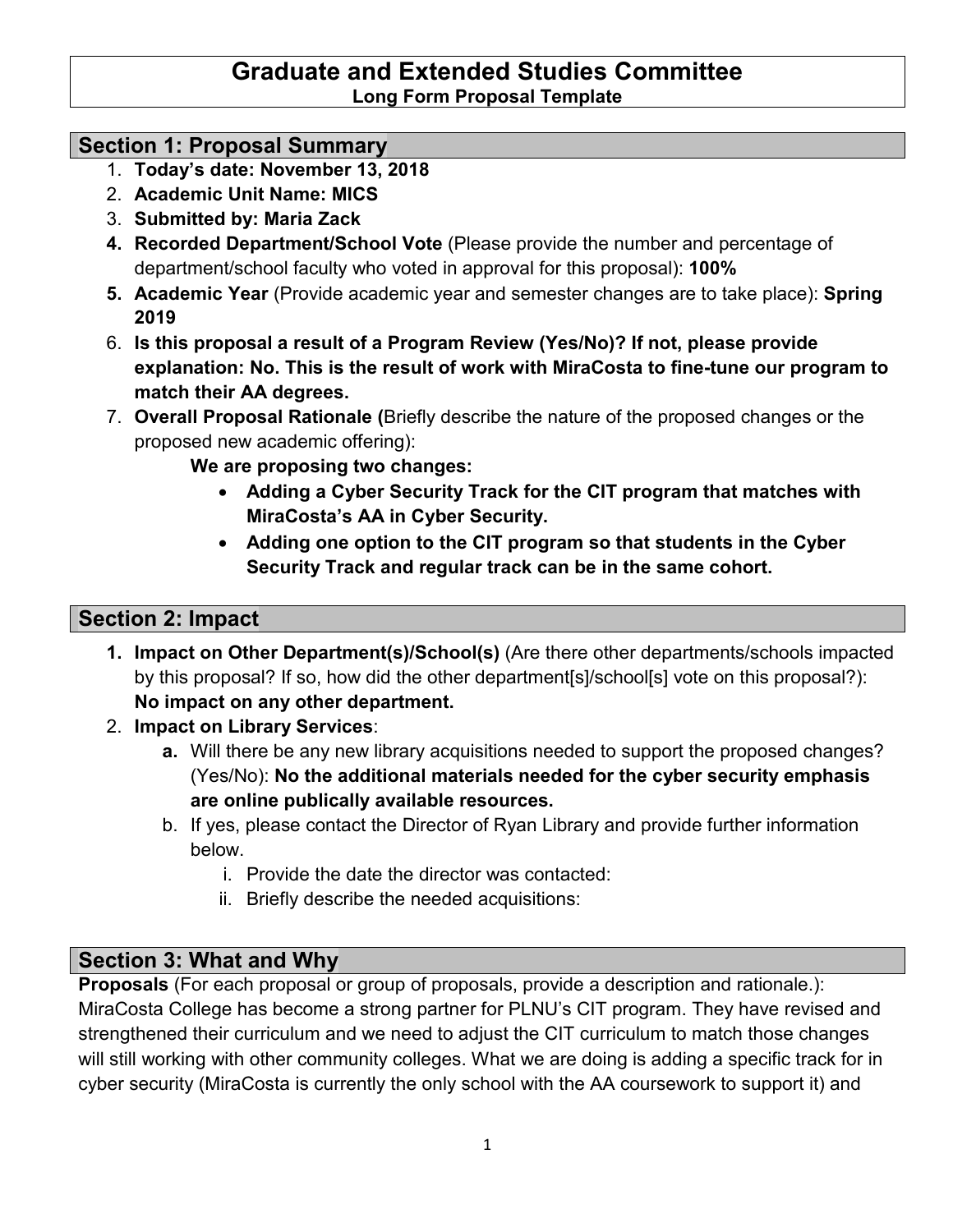modifying the curriculum to accommodate that option. We believe that the cyber security track will be in fairly high demand.

See the additional notes on the catalog copy for further explanations.

MiraCosta Path for students who take coursework to waive first semester:

|                                            | MCC Students to have CSIT180, CSIT181, CSIT182 and at least three additional units of              |                |    |
|--------------------------------------------|----------------------------------------------------------------------------------------------------|----------------|----|
| <b>CSIT coursework</b>                     |                                                                                                    |                |    |
|                                            |                                                                                                    |                |    |
| <b>Semester 1</b>                          |                                                                                                    |                |    |
| <b>CIT374</b>                              | <b>Cloud Computing</b>                                                                             | 4              |    |
| <b>CIT334</b>                              | <b>Project Management</b>                                                                          | $\overline{4}$ |    |
| CIT311, CIT321, or<br><b>CIT331</b>        | A+, Network+, Security+ exam prep course (take A+ if they<br>don't already have the certification) | $\mathbf{1}$   | 9  |
| <b>Semester 2</b>                          |                                                                                                    |                |    |
| <b>BST 304</b>                             | <b>Biblical Perspectives (upper division GE)</b>                                                   | $\overline{4}$ |    |
| <b>CIT354</b>                              | Database Design                                                                                    | $\overline{4}$ |    |
| CIT321, CIT331, CIT341,<br>or CIT351       | Network+, Security+, Project+, or Cloud+ exam prep course                                          | $\mathbf{1}$   | 9  |
|                                            |                                                                                                    |                |    |
| <b>Semester 3</b>                          |                                                                                                    |                |    |
| <b>CIT364</b>                              | Web Design and Scripting                                                                           | 4              |    |
| <b>CIT414</b>                              | Web Programming                                                                                    | $\overline{4}$ |    |
| CIT321, CIT331, CIT341,<br>or CIT351       | Network+, Security+, Project+, or Cloud+ exam prep course                                          | $\mathbf{1}$   |    |
| Unit to convert lower to<br>upper division | CIT471 or another certification exam                                                               | $\mathbf{1}$   | 10 |
|                                            |                                                                                                    |                |    |
| <b>Semester 4</b>                          |                                                                                                    |                |    |
| <b>CIT424</b>                              | <b>Visual Programming</b>                                                                          | 4              |    |
| <b>CIT434</b>                              | Management of Information Systems                                                                  | 4              |    |
| <b>CIT481</b>                              | <b>Information Technology Project</b>                                                              | $\mathbf{1}$   | 9  |
|                                            |                                                                                                    |                |    |
|                                            | <b>Total</b>                                                                                       |                | 37 |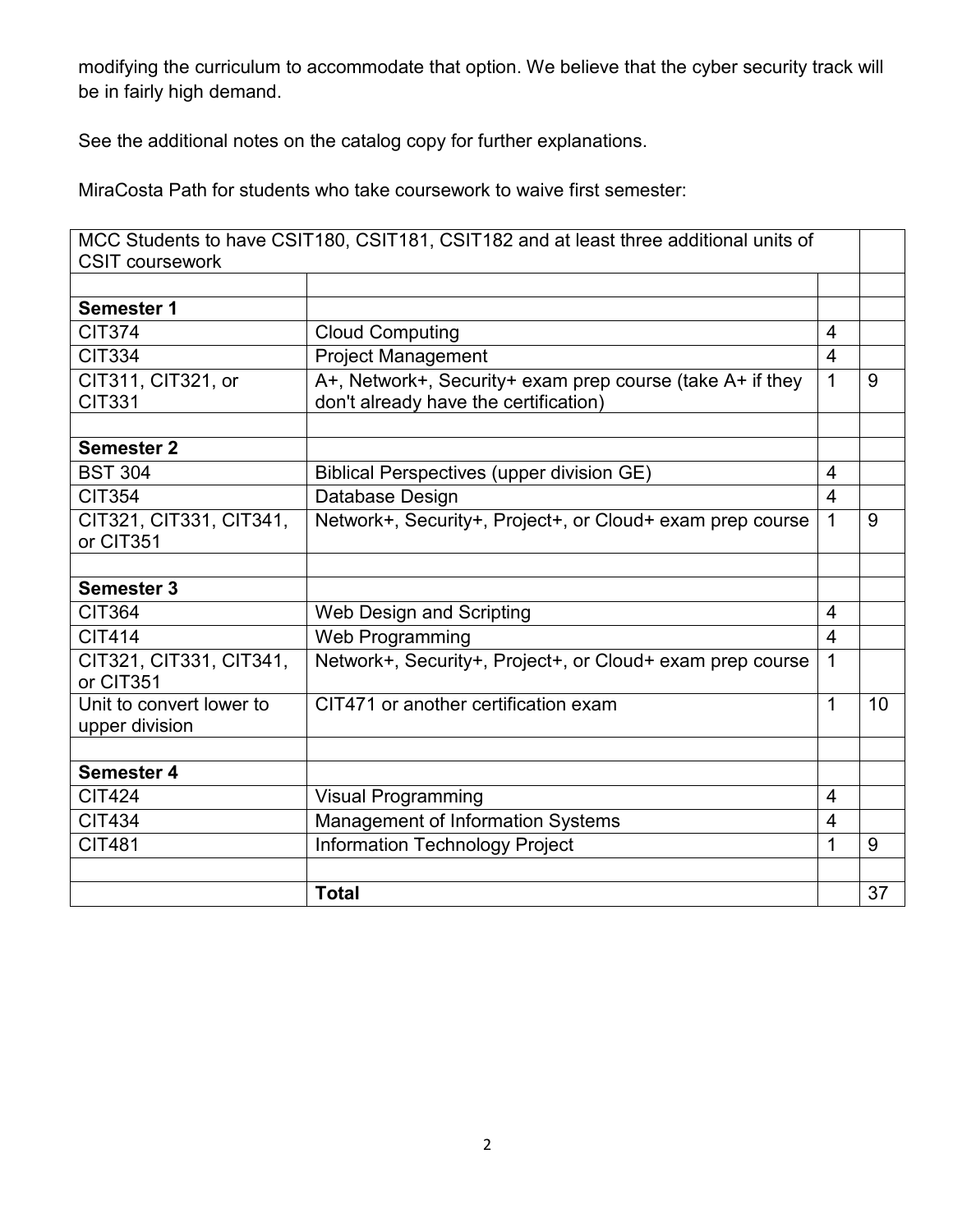MiraCosta Path for Cyber Security degree:

| Require MCC students with a Cyber emphasis to have passed CSIT 180, 181, 182, 183, 184,<br>186, 188 (22 credit hours of IT) |                                                                                                    |                |    |  |  |
|-----------------------------------------------------------------------------------------------------------------------------|----------------------------------------------------------------------------------------------------|----------------|----|--|--|
|                                                                                                                             | We want to leverage the key MCC cyber classes                                                      |                |    |  |  |
|                                                                                                                             |                                                                                                    |                |    |  |  |
| Semester 1                                                                                                                  |                                                                                                    |                |    |  |  |
| <b>CIT374</b>                                                                                                               | <b>Cloud Computing</b>                                                                             | $\overline{4}$ |    |  |  |
| <b>CIT334</b>                                                                                                               | <b>Project Management</b>                                                                          | 4              |    |  |  |
| CIT311, CIT321, or<br><b>CIT331</b>                                                                                         | A+, Network+, Security+ exam prep course (take A+ if they<br>don't already have the certification) | 1              | 9  |  |  |
|                                                                                                                             |                                                                                                    |                |    |  |  |
| <b>Semester 2</b>                                                                                                           |                                                                                                    |                |    |  |  |
| <b>BST 304</b>                                                                                                              | <b>Biblical Perspectives (upper division GE)</b>                                                   | $\overline{4}$ |    |  |  |
| <b>CIT354</b>                                                                                                               | Database Design                                                                                    | 4              |    |  |  |
| CIT321, CIT331,                                                                                                             | Network+, Security+, Project+, or Cloud+ exam prep course                                          | 1              | 9  |  |  |
| CIT341, or CIT351                                                                                                           |                                                                                                    |                |    |  |  |
| <b>Semester 3</b>                                                                                                           |                                                                                                    |                |    |  |  |
| <b>CIT364</b>                                                                                                               | Web Design and Scripting                                                                           | 4              |    |  |  |
| <b>CIT414</b>                                                                                                               | Web Programming                                                                                    | $\overline{4}$ |    |  |  |
| <b>CIT462</b>                                                                                                               | <b>Topics in Cyber Security</b>                                                                    | $\overline{2}$ | 10 |  |  |
|                                                                                                                             |                                                                                                    |                |    |  |  |
| <b>Semester 4</b>                                                                                                           |                                                                                                    |                |    |  |  |
| <b>CIT424</b>                                                                                                               | <b>Visual Programming</b>                                                                          | 4              |    |  |  |
| <b>CIT434</b>                                                                                                               | Management of Information Systems                                                                  | $\overline{4}$ |    |  |  |
| <b>CIT481</b>                                                                                                               | Information Technology Project (this will build on a topic from<br>CIT462)                         | 1              | 9  |  |  |
|                                                                                                                             |                                                                                                    |                |    |  |  |
|                                                                                                                             | <b>Total</b>                                                                                       |                | 37 |  |  |

# **Section 4: Catalog Copy**

- Step 1:
	- o In the Catalog Review folder (H:\Catalog Review) provided by the VPAA Office use *track changes* to make necessary revisions to the proposed catalog text. This applies to programs, concentrations, or certificates for graduate programs and for majors, minors, concentrations or certificates for ADC programs. This proposed text will accompany the proposal.
- Step 2:
	- o Arrange a meeting with the GESC chair and Records liaison to review the catalog text proposal and receive assistance in submission of proposed catalog copy. Include this with your proposal.